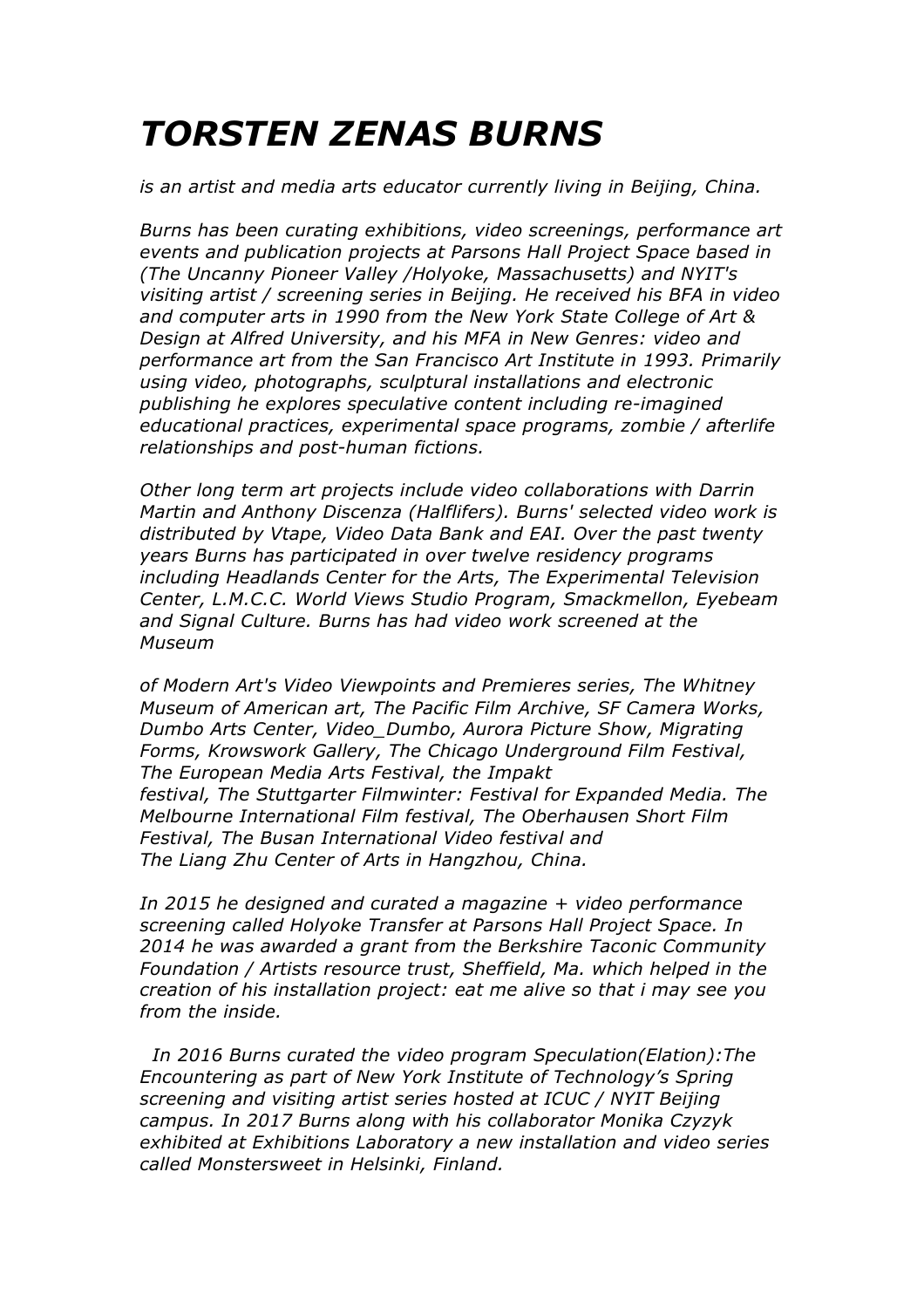## *VARIABLE ARTIST STATEMENT*

*My work employs an interdisciplinary approach, ranging from video, performance, sculptural installation, to photography, digital design and electronic books. The themes I investigate center around research into the physical and ethereal body fused with re-imagined technology and culture. My earliest single channel videos and performance work drew heavily from my years working as a health care aide in nursing homes and head trauma wards, and has influenced much of the work I've done since then. The constant cycle of bodily care in these institutions informed a kind of visceral and visual psychological terminology expressive of technological and psychical solutions to bodily anxieties, the loss of mobility, loss of self-empowerment and the individuality of the aging or ill person. These early video and performance works aimed at establishing a visual alphabet of movements, a choreographed delivery system of gestures that spoke to a crisis of mind and body. As this theme began to take on broader cultural aspects in my work, I increasingly turned to collaboration as a strategy. With fellow artist Anthony Discenza, I formed the collaborative duo known as HalfLifers. Encased in protective gear and armed with a variety of bioorganic products, HalfLifers plunged into a rescanned world of rescue operations and healing narratives. Synthesizing tools from such disparate models as speculative fiction, zombie stories, docudrama TV, play therapy, and the local hardware megastore, HalfLifers forged ahead on a mission to recover the self from the constant threat of disintegration, and generate new evolutionary scenarios. While the HalfLifers project exists as an accidental juncture of fairy tale, 22nd century sitcom, and emergency training seminar gone awry, the goal of the project is ultimately empathic and restorative. Simultaneously embracing physical humor and a sense of nostalgia for alternate realities and timelines, HalfLifers imagines a futurological slapstick which provides a cushion against the alienating and disempowering effects of the modern technologic state. Within the HalfLifer cosmos, an endless series of cyclical crises unfolds, in which the distinctions between mental and physical, animate and inanimate, ritual and disaster are collapsed; a tragicomic zone of perpetual mishap abutting regions of deep seated anxiety and loss of identity. The frenzied inhabitants (alive or dead) of this zone exist in a permanent flux of emergency and recovery, where therapeutic calamities are catalogued and explosively re-staged in a continual attempt to maintain psychic cohesion. The HalfLifer working process is spontaneous and improvisational. Performative scenarios evolve out of specific props or locations that suggest the presence of unresolved conflicts. By entering these spaces and triggering improvised "crisis re-*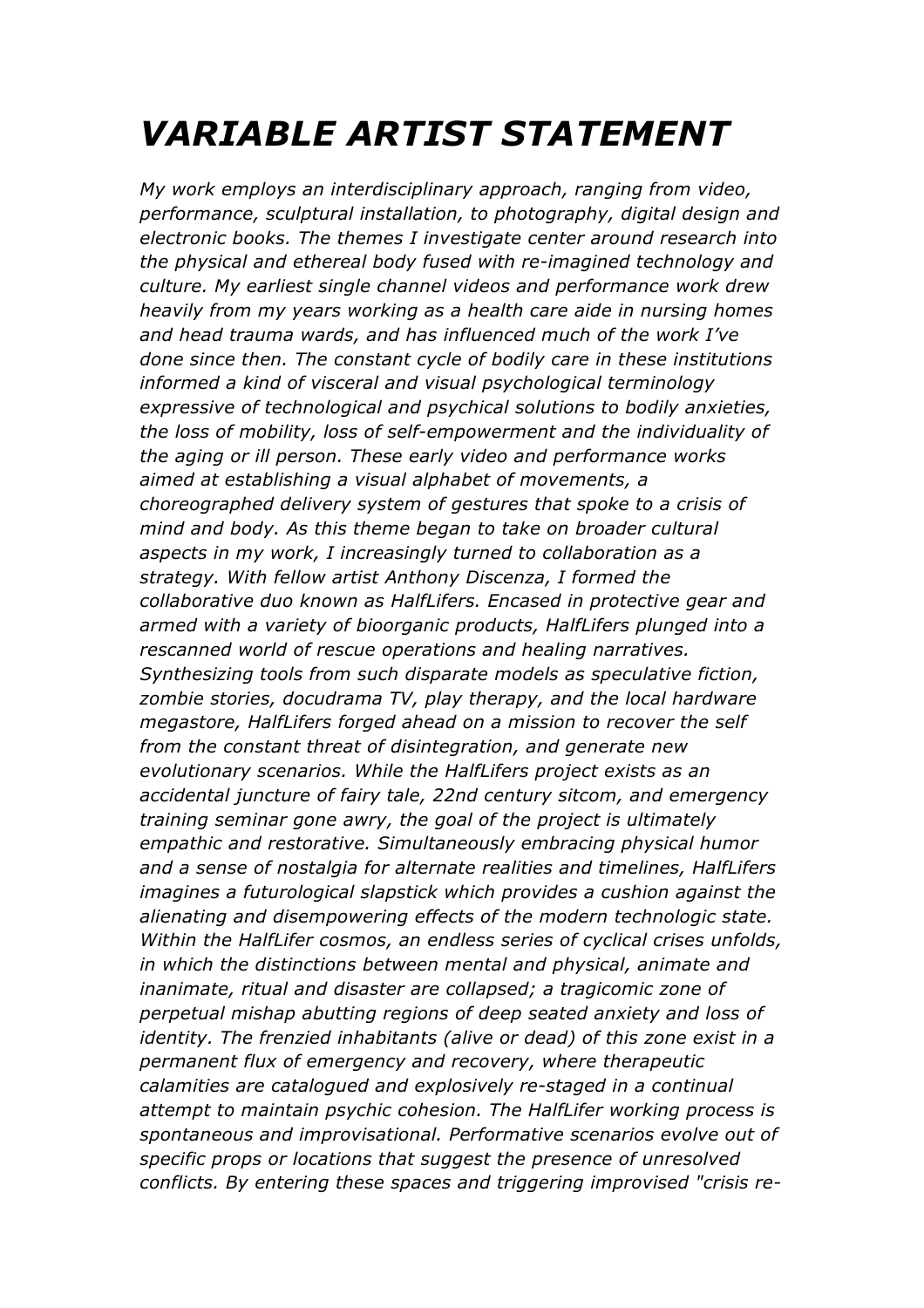*enactments, ordinary activities and settings are transformed into interior landscapes charged with potential hazards. Temporal turbulence, loss of memory and/or identity, equipment failure, and complete physical collapse are just a few of the obstacles that may be encountered. Only through healthy physical movement and the repeated application of organic by-products can communication pathways remain open and our mission sustained. The residual electronic transmission, or videos resulting from these procedures functions as a psychic poultice, absorbing latent anxieties and transforming them, via absurd humor, into restorative parables. Here, as in my earlier work, the state of the body is projected outward onto space and manifested sympathetically by animate and inanimate objects alike; attempts to heal these objects thus represents a ritualistic technology designed to heal the self. The establishment of ritualized activity, play-acting, semi-dramatic reenactments as a technology of control over psychic and physical realities are explored further in a later and equally significant collaboration with Darrin Martin. In the pieces that Martin and I have made we explore similar thought processes based on magical thinking and tulpoidal ritual manifestations. The collapse of boundaries between linguistic and/or functional categories; the organic object as technological device or spiritual augment prefigure this later work as it is taken a step further into the realm of re-imagined institutions, schools, retreats, alternate worlds and re-envisioned films and art histories. Since 2002, Martin and I have been creating variable videos and installations that explore a new educational institution called Learning Stalls: Lesson Plans. In them video is used as a trans-disciplinary curriculum exploring diverse speculative fictions and alternative learning techniques. Psychic surgery meets physical therapy as matter and anti-matter merge under the choreographed supervision of other worldly beings. In the search for new mind/body experiences, workshop participants enact paranormal interactions, inter-sexual dynamics, pseudotesting methods and staged quasi-therapy sessions. We were fortunate to have been awarded an EyeBeam residency to make this piece and the opportunity to work with Smoke & Flame editing software. The Smoke & Flame program allowed us to break the video imagery down in ways reflective of the structure of the learning environment we wished to create. It became an altogether new space, a multi-disciplinary, trans-planar curriculum grid with exploding emissions and wire-frame enhanced, interdimensional classrooms. It has been described as "a super-sized gymboree. [Where] class meets anytime, anyplace, anywhere, any way." Out of my collaboration with Darrin Martin on Learning Stalls: Lesson Plans several video pieces followed. Although all address the psychic-body-workshop, we began*